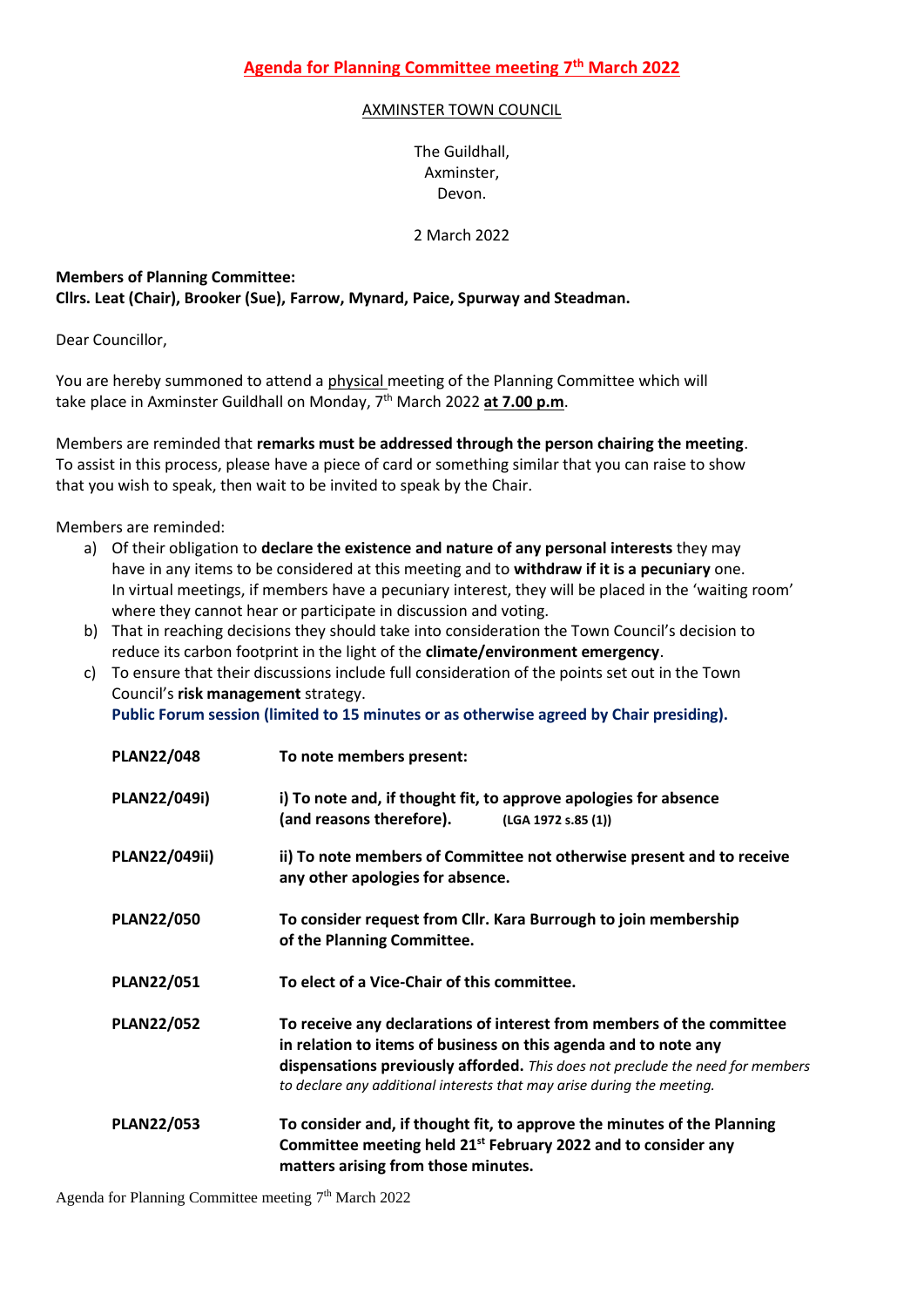| <b>PLAN22/054</b>                                                       | To consider any matters listed on this agenda that Councillors consider<br>should be dealt with as confidential business as per the provisions<br>of The Public Bodies (Admission to Meetings) Act 1960.                                                                 |  |
|-------------------------------------------------------------------------|--------------------------------------------------------------------------------------------------------------------------------------------------------------------------------------------------------------------------------------------------------------------------|--|
| <b>PLAN22/055</b>                                                       | To consider planning applications (as shown below) advised by the Local<br>Planning Authority (East Devon District Council) prior to the agenda publication:<br>Hyperlinks to the EDDC Planning Portal are shown in dark blue below.                                     |  |
|                                                                         | i) 22/0319/FUL<br>The Laurels, Lyme Road, Axminster. EX13 5AZ<br>(and 22/0320/LBC)<br>Windows replacement on front elevation, render improvements,                                                                                                                       |  |
|                                                                         | re-nail roof and addition of a new driveway.                                                                                                                                                                                                                             |  |
|                                                                         | ii) 22/0354/PVJ<br><b>Arada Stoves, Weycroft Avenue, Axminster. EX13 5HU</b><br>prior Approval Notification for solar panels on building roof.                                                                                                                           |  |
| <b>PLAN22/056</b>                                                       | To consider planning applications advised by the Local Planning Authority<br>(East Devon District Council) after the agenda publication and as shown<br>on the supplementary agenda published (if applicable):<br>To be advised.                                         |  |
| <b>PLAN22/057</b>                                                       | To note determinations/decisions on Planning Applications previously considered:                                                                                                                                                                                         |  |
|                                                                         | 21/3194/FUL<br>Higher Uphay Farm. APPROVED w. CONDITIONS<br>21/3192/FUL<br>Higher Uphay Farm. APPROVED w. CONDITIONS<br>21/2734/FUL<br>Oak Tree, Trinity Hill Rd. APPROVED w. CONDITIONS                                                                                 |  |
| * Denotes where decision was contrary to Town Council's resolved views. |                                                                                                                                                                                                                                                                          |  |
| <b>PLAN22/058</b>                                                       | To consider any Planning Correspondence.<br>None at time of agenda publication.                                                                                                                                                                                          |  |
| <b>PLAN22/059</b>                                                       | To consider any planning applications which are scheduled to be discussed<br>at a forthcoming EDDC Planning Committee meeting and to consider whether<br>the Town Council wishes to make further representations at that meeting:<br>None at time of agenda publication. |  |
| <b>PLAN22/060i)</b>                                                     | i) To consider any matters pertaining to the ongoing EDDC Local Plan Review.                                                                                                                                                                                             |  |
| <b>PLAN22/060ii)</b>                                                    | ii) To re-consider whether the Planning Committee wishes to submit a formal<br>response to the ongoing EDDC "Glover Review" (National landscapes/AONB's)<br>(deadline for response is 9 <sup>th</sup> April 2022).                                                       |  |
| <b>PLAN22/061</b>                                                       | To note any matters considered as urgent by the presiding Chair.                                                                                                                                                                                                         |  |

## *Continued overleaf*